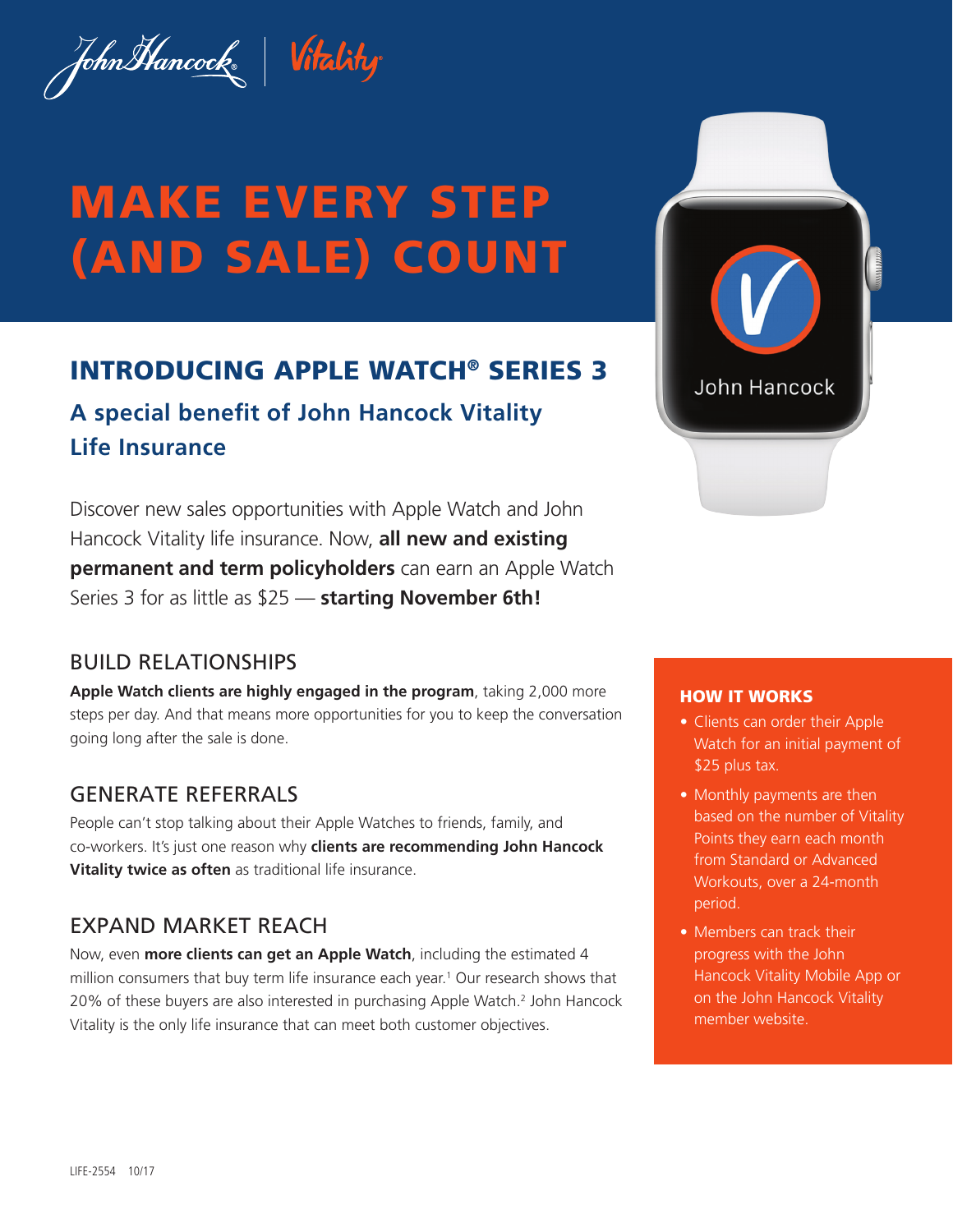### MONTHLY PAYMENTS

When your clients earn 500 Vitality Points from Standard and Advanced Workouts, they pay nothing for their watch. Otherwise, we do ask them to make a small payment based on the size of the watch they choose and the number of points they earn each month.



#### STANDARD AND ADVANCED WORKOUTS

**Below is a list of the many things your clients can do to get credit for their workouts.**

|                                                              | <b>STANDARD WORKOUT</b><br>(20 VITALITY POINTS) | <b>ADVANCED WORKOUT</b><br>(30 VITALITY POINTS) |
|--------------------------------------------------------------|-------------------------------------------------|-------------------------------------------------|
| ACTIVE CALORIES BURNED USING<br><b>APPLE WATCH</b>           | Personalized between 200-1.250                  | Personalized between 300-1,875                  |
| STEPS USING ANY SUPPORTED DEVICE                             | 10,000                                          | 15,000                                          |
| MINIMUM CALORIES BURNED USING<br>AN APPROVED VITALITY DEVICE | 200                                             | 300                                             |
| MINUTES OF EXERCISE @ 60% OF MAX<br><b>HEART RATE</b>        | 30                                              | 45                                              |
| <b>VERIFIED GYM VISIT</b>                                    | 30 minutes                                      | <b>Not Applicable</b>                           |

**NOTE:** Light Workouts are not applicable towards the payments of Apple Watch. Clients can earn **Vitality Points** through their **Active Calories** found in the John Hancock Vitality app: click the **More** tab, and then select **Health app**. They can also use the number of steps tracked or calories burned on any other supported device, exercise with a heart rate monitor, or log a verified gym visit to receive credit for a Standard or Advanced workout. For even more ways your clients can earn Vitality Points, please refer to our *Earn Vitality Points for Healthy Living* flyer. Apple Watch Series 3 is available to John Hancock Vitality members who have not previously ordered an Apple Watch through the program.